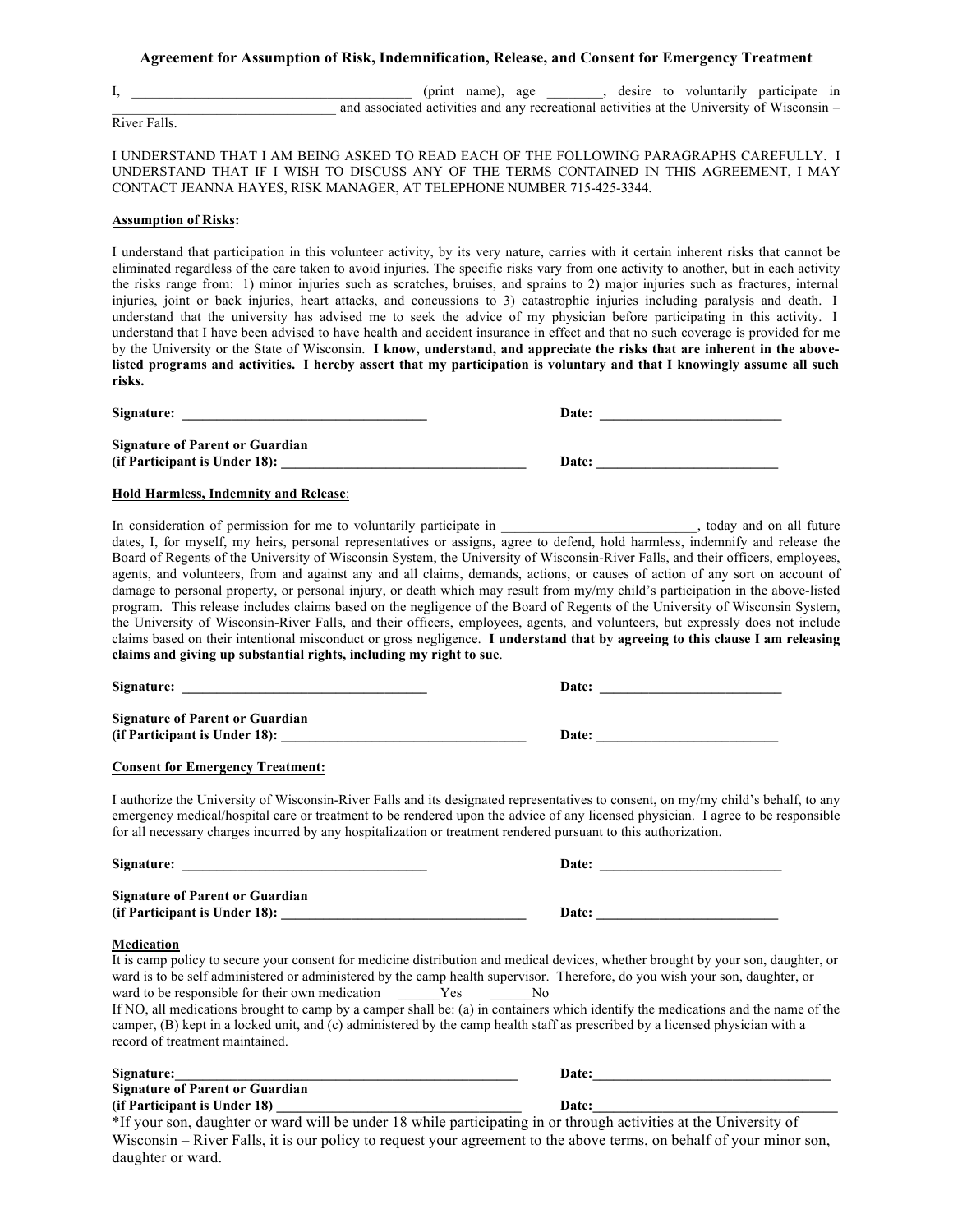| <b>University of Wisconsin – River Falls</b>                                                                                   | Event Name:                                     |                            |
|--------------------------------------------------------------------------------------------------------------------------------|-------------------------------------------------|----------------------------|
| 2021 Youth Event Health Form                                                                                                   | Dates:                                          |                            |
| Youth Name (include middle name):                                                                                              |                                                 | Birth date $\frac{\pi}{2}$ |
| Gender: Male Female Ethnicity: Hispanic Non-Hispanic<br>Race: African American   Asian   Native American<br>White $\Box$ Other |                                                 |                            |
|                                                                                                                                | E-mail address:                                 |                            |
| Phone Numbers: Home $($ ) - $)$<br>$Work(\_\)$ $\_\_$ Cell phone $(\_\)$                                                       |                                                 |                            |
| Home address:                                                                                                                  |                                                 |                            |
| City<br>Street                                                                                                                 | State                                           | Zip                        |
| Second parent/guardian<br>and/or emergency contact:                                                                            | Phone: Home $(\_\_\_\_\_\_$<br>Work $($ $)$ $-$ |                            |
| Address:<br>City<br><b>Street</b>                                                                                              | State                                           | Zip                        |

# **CONSENT FOR MEDICATION ADMINISTRATION AND MEDICAL TREATMENT**

# **TO THE PARENT(S) OR LEGAL GUARDIAN:**

If your son, daughter, or ward will be under the age of 18 while at the University of Wisconsin – River Falls, it is event/camp policy to secure your consent for **medication distribution and for the use of medical devices**. The medication or medical device must be administered by designated event/camp health staff with the exception that a limited amount of medication for life-threatening conditions may be carried by my son/daughter/ward (i.e. bee sting kit, inhaler, insulin syringe).

Prescription medication(s) has been brought to event/camp. All prescription medication must be in the  $\Box$ **original medicine bottle** (see picture at right) and labeled with the youth participant's name, doctor's name, medication name, dosage, prescription number, date prescribed, and instructions. Also, information about any prescription medications must be provided in writing to event/camp health staff with the information requested on the second page of this form.

| ٠                                                                |
|------------------------------------------------------------------|
| Citicoline<br>65.70                                              |
| <b>Though</b><br><b>SETTING TIGHT</b><br>viru<br><b>CA CH AN</b> |
|                                                                  |
|                                                                  |

 $\Box$  Over-the-counter medications have been brought to event/camp and may be administered by camp health staff as needed. All over-the-counter medications must be labeled with the youth participant's name, medication name, dosage, and instruction.

No medication(s) has been brought to event/camp.

If your son, daughter, or ward will be under the age of 18 years while at the event/camp, it is our policy to secure your agreement to **all of the following** statements. By signing below:

- I am giving my consent in advance for medical treatment at an appropriate medical facility in case of illness or injury.
- I am stating that I am aware of and accept the risk inherent in the program activity.
- I attest that all information on both sides of this form is correct and up-to-date, and that **I will provide any and all significant, material, or important changes** to any information in this form to event/camp staff no later than check-in.
- I agree to hold harmless and indemnify the Board of Regents of the University of Wisconsin System, and the University of Wisconsin – River Falls, their officers, agents, and employees from any and all liability, loss, damages, costs, or expenses which are sustained, incurred or required arising out of the actions of my son, daughter or ward in the course of the event/camp.

**Participant Name (Please Print)**